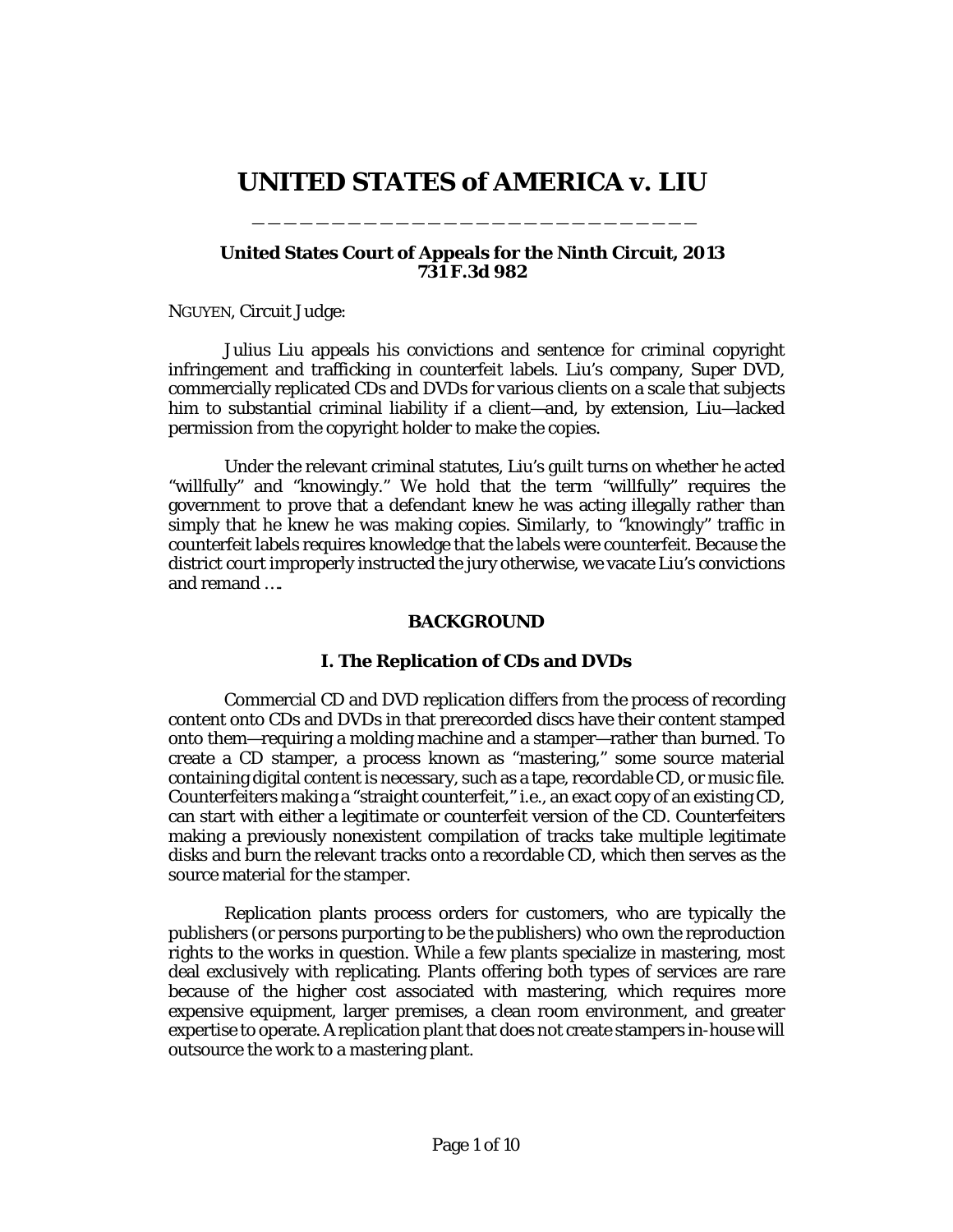# **II. The Investigation of Liu and Super DVD**

Liu has worked in the replication industry since the early 1990s. In 2000, he founded, and became the CEO of, a DVD-manufacturing company called Super DVD. By 2001, Super DVD employed about 65 people and operated four replication machines at its Hayward, California warehouse.

In mid-2001, Super DVD fell on hard financial times. The manufacturer of one of its replication machines went bankrupt and the machine was taken back to Irvine, California. Two of the other machines were repossessed because Super DVD fell behind on its lease payments. Use of the final replication machine was frozen due to a dispute over royalties between the machine manufacturer and another company. Super DVD's engineers left for other employment, and in 2003 the company did not renew its business license with the city. In an effort to lease the factory space, Liu showed the property to approximately 10-15 persons per week.

Meanwhile, the government had become suspicious of Super DVD's operations. In May 2003, Immigration and Customs Enforcement agents raided the warehouse of Vertex International Trading, a computer software reseller based in Coral Springs, Florida, where agents recovered counterfeit copies of the Symantec software "Norton Anti-Virus 2003" and related documentation. The documentation included purchase orders, handwritten notes, and FedEx shipping labels from more than 50 vendors, including Super DVD.

Later that month, private investigator Cynthia Navarro, working on behalf of Symantec, posed as a potential lessee to investigate Super DVD's warehouse. While there, Navarro observed a man using one of two machines that she believed were used for CD or DVD replication. Through a window, she could see into a locked room that was filled wall to wall with spindles of CDs.

At the end of July 2003, agents executed a search warrant on the Super DVD warehouse and recovered thousands of DVDs and CDs. One room stored CDs and DVDs, and another held stampers, artwork, and masters. The CDs included a compilation of rap tracks, *Rap Masters Vol. 2*; three compilations of Latin music tracks, *Los Tucanes de Tijuana: Romanticas, Lo Mejor de la Mafia,* and *3 Reyars* [sic] *del Tex Mex: Romanticas;* and a greatest hits album, *Beatles 1.* The agents also recovered DVD copies of the film *Crouching Tiger, Hidden Dragon.* Liu did not have authorization from the copyright holders to replicate any of these works.

During an interview and at trial, Liu admitted that Super DVD manufactured the *Crouching Tiger* DVDs in 2001 for a company called R & E Trading. R & E gave Super DVD a stamper with the name "Tiger" on it but not the full title of the film. The DVDs were still in Super DVD's warehouse at the time the search warrant was executed because R  $\&$  E had rejected them, claiming that the movies would freeze. Liu stated that when R & E refused to pay for the order, he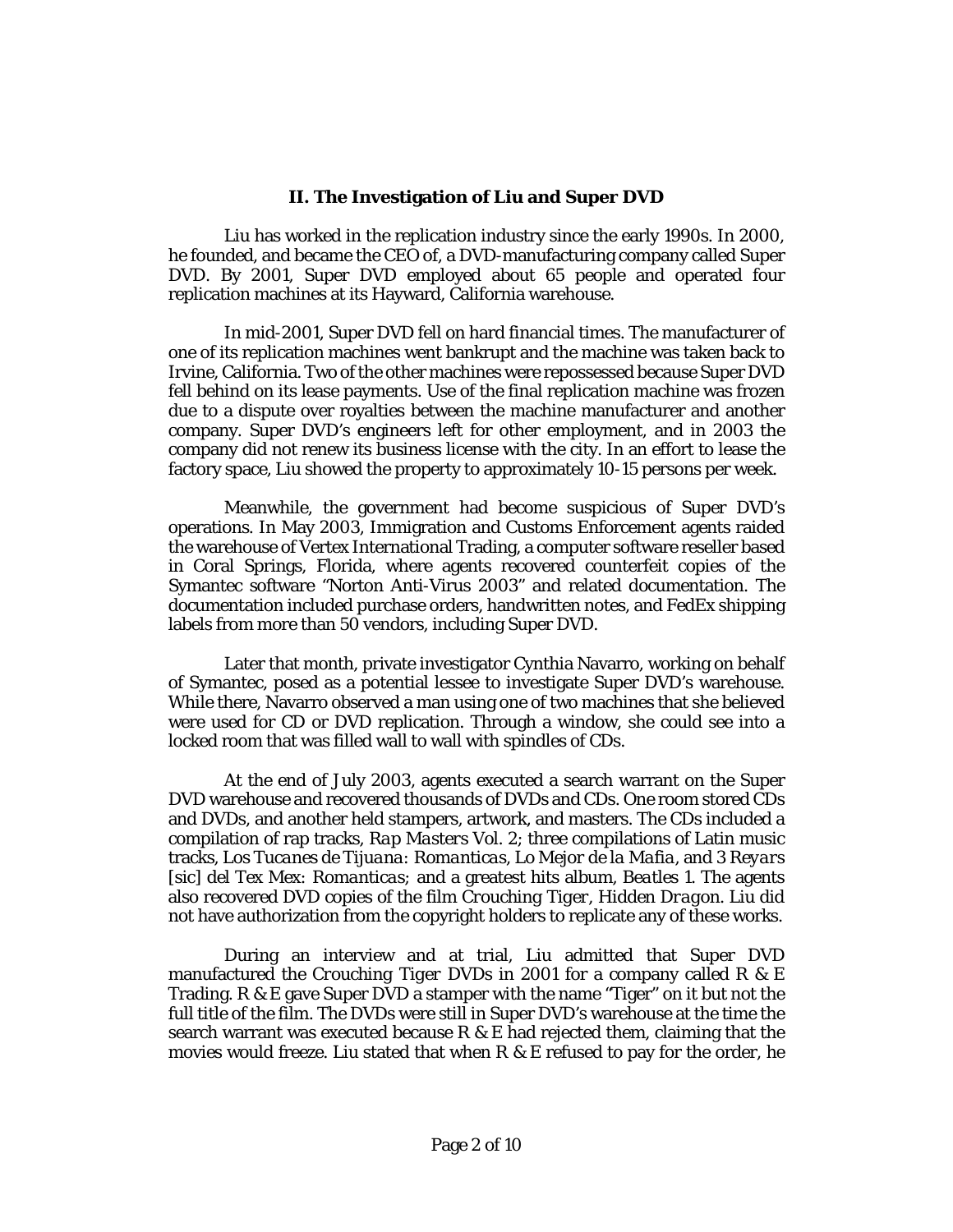became personally involved and realized that  $R \& E$  did not have the rights to duplicate such a famous movie. Super DVD filed a lawsuit against R & E alleging that R & E deceived it about the copyrights. The lawsuit sought payment from R & E on about 40 invoices totaling approximately \$85,000, including work done on the *Crouching Tiger* movie. Super DVD obtained a jury verdict for approximately \$600.

Liu generally denied any knowledge of or involvement in replicating the other works. Liu explained that he became involved with the Latin music compilations when one of the former Super DVD engineers introduced Liu to his uncle, Juan Valdez, a famous mariachi singer. Liu and Valdez got together and played music—Liu on the guitar, Valdez singing. Valdez expressed interest in publishing CDs, and Liu told him that he didn't have the facility to do it but suggested companies that could take care of the mastering, printing, and even the sleeve. Liu volunteered to do the overwrapping for Valdez because it only cost him "pennies." Valdez told Liu that he created the tracks by mixing his voice with music from a Karaoke machine and that he had paid for the license. Liu listened to some of the tracks and, believing that it was Valdez's voice, thought that the music "belong[ed] to him."

#### **III. Liu's Convictions and Sentence**

The government charged Liu with three counts of criminal copyright infringement under 17 U.S.C.  $$506(a)(1)(A)$  and 18 U.S.C.  $$2319(b)(1)$  based on the music CDs, the *Crouching Tiger* DVD, and the Norton Anti-Virus software. A fourth count alleged that Liu trafficked in the counterfeit labels on the software[, 18](http://www.westlaw.com/Link/Document/FullText?findType=L&pubNum=1000546&cite=18USCAS2318&originatingDoc=Iff1d9ce12a8311e3b48bea39e86d4142&refType=RB&originationContext=document&vr=3.0&rs=cblt1.0&transitionType=DocumentItem&contextData=(sc.DocLink)#co_pp_8b3b0000958a4)  [U.S.C. §2318\(a\).](http://www.westlaw.com/Link/Document/FullText?findType=L&pubNum=1000546&cite=18USCAS2318&originatingDoc=Iff1d9ce12a8311e3b48bea39e86d4142&refType=RB&originationContext=document&vr=3.0&rs=cblt1.0&transitionType=DocumentItem&contextData=(sc.DocLink)#co_pp_8b3b0000958a4) Following a three-day jury trial, Liu was convicted on all counts. The district court sentenced Liu to four years in prison followed by three years of supervised release ….

#### **ANALYSIS**

#### **I. The District Court Erred in Instructing the Jury on the "Willfulness" and "Knowledge" Elements**

#### **A. Standard of Review**

"When a party properly objects to a jury instruction, we review *de novo* whether the instructions given 'accurately describe the elements of the charged crime.'" *United States v. Munguia,* [704 F.3d 596, 598 \(9th Cir.](http://www.westlaw.com/Link/Document/FullText?findType=Y&serNum=2029291824&pubNum=506&originatingDoc=Iff1d9ce12a8311e3b48bea39e86d4142&refType=RP&fi=co_pp_sp_506_598&originationContext=document&vr=3.0&rs=cblt1.0&transitionType=DocumentItem&contextData=(sc.DocLink)#co_pp_sp_506_598) 2012) (quoting *United States v. Heredia,* [483 F.3d 913, 921 \(9th Cir.](http://www.westlaw.com/Link/Document/FullText?findType=Y&serNum=2012129853&pubNum=506&originatingDoc=Iff1d9ce12a8311e3b48bea39e86d4142&refType=RP&fi=co_pp_sp_506_921&originationContext=document&vr=3.0&rs=cblt1.0&transitionType=DocumentItem&contextData=(sc.DocLink)#co_pp_sp_506_921) 2007) (en banc)). A district court's omission or misstatement of an element of an offense in the jury instructions is subject to harmless error review. *[United States v. Wilkes,](http://www.westlaw.com/Link/Document/FullText?findType=Y&serNum=2026361679&pubNum=506&originatingDoc=Iff1d9ce12a8311e3b48bea39e86d4142&refType=RP&fi=co_pp_sp_506_544&originationContext=document&vr=3.0&rs=cblt1.0&transitionType=DocumentItem&contextData=(sc.DocLink)#co_pp_sp_506_544)* 662 F.3d [524, 544 \(9th Cir.](http://www.westlaw.com/Link/Document/FullText?findType=Y&serNum=2026361679&pubNum=506&originatingDoc=Iff1d9ce12a8311e3b48bea39e86d4142&refType=RP&fi=co_pp_sp_506_544&originationContext=document&vr=3.0&rs=cblt1.0&transitionType=DocumentItem&contextData=(sc.DocLink)#co_pp_sp_506_544) 2011) (quoting *[United States v. Kilbride,](http://www.westlaw.com/Link/Document/FullText?findType=Y&serNum=2020228370&pubNum=506&originatingDoc=Iff1d9ce12a8311e3b48bea39e86d4142&refType=RP&fi=co_pp_sp_506_1247&originationContext=document&vr=3.0&rs=cblt1.0&transitionType=DocumentItem&contextData=(sc.DocLink)#co_pp_sp_506_1247)* 584 F.3d 1240, 1247 [\(9th Cir.](http://www.westlaw.com/Link/Document/FullText?findType=Y&serNum=2020228370&pubNum=506&originatingDoc=Iff1d9ce12a8311e3b48bea39e86d4142&refType=RP&fi=co_pp_sp_506_1247&originationContext=document&vr=3.0&rs=cblt1.0&transitionType=DocumentItem&contextData=(sc.DocLink)#co_pp_sp_506_1247) 2009)). We review unpreserved errors in the jury instructions for plain error. *United States v. Phillips,* [704 F.3d 754, 762 \(9th Cir.](http://www.westlaw.com/Link/Document/FullText?findType=Y&serNum=2029526183&pubNum=506&originatingDoc=Iff1d9ce12a8311e3b48bea39e86d4142&refType=RP&fi=co_pp_sp_506_762&originationContext=document&vr=3.0&rs=cblt1.0&transitionType=DocumentItem&contextData=(sc.DocLink)#co_pp_sp_506_762) 2012).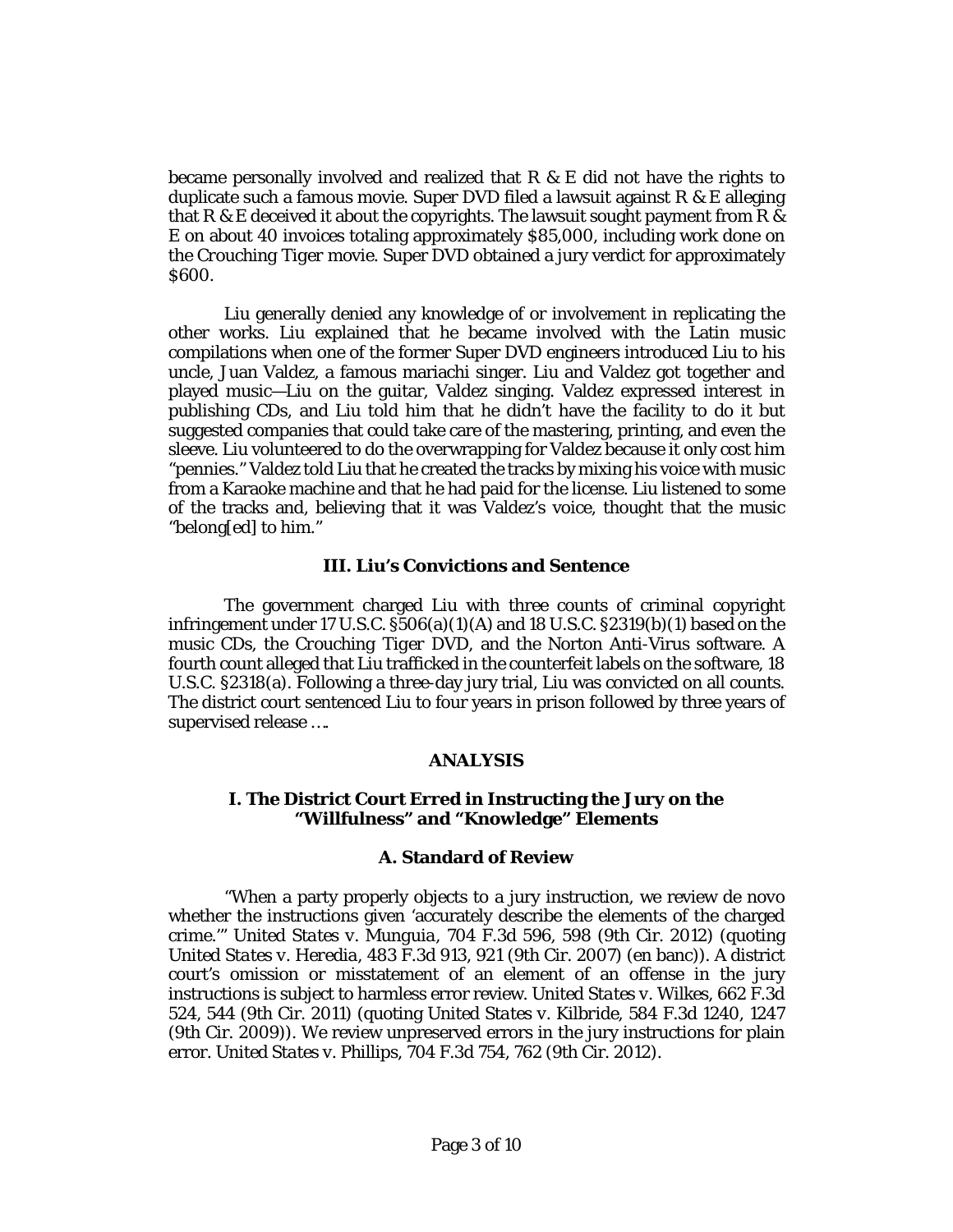# **B. The "Willfulness" Element of Criminal Copyright Infringement Requires Knowledge that the Conduct Was Unlawful**

Copyright infringers have been subject to civil liability since the Nation's founding. *See* Act of May 31, 1790, ch. 15, §2, 1 Stat. 124, 124-125. In a civil suit, liability for copyright infringement is strict. "[T]he innocent intent of the defendant constitutes no defense to liability." *[Monge v. Maya Magazines, Inc.,](http://www.westlaw.com/Link/Document/FullText?findType=Y&serNum=2028399349&pubNum=506&originatingDoc=Iff1d9ce12a8311e3b48bea39e86d4142&refType=RP&fi=co_pp_sp_506_1170&originationContext=document&vr=3.0&rs=cblt1.0&transitionType=DocumentItem&contextData=(sc.DocLink)#co_pp_sp_506_1170)* [688 F.3d 1164, 1170 \(9th Cir.](http://www.westlaw.com/Link/Document/FullText?findType=Y&serNum=2028399349&pubNum=506&originatingDoc=Iff1d9ce12a8311e3b48bea39e86d4142&refType=RP&fi=co_pp_sp_506_1170&originationContext=document&vr=3.0&rs=cblt1.0&transitionType=DocumentItem&contextData=(sc.DocLink)#co_pp_sp_506_1170) 2012) (citing 4 MELVILLE B. NIMMER & DAVID NIMMER, NIMMER ON COPYRIGHT §13.08[B][1] (Matthew Bender rev. ed. 2011)).

Congress first imposed criminal liability for certain types of infringement in the late nineteenth century. *See* Act of January 6, 1897, ch. 4, 29 Stat. 481, 482. The general approach to criminal copyright enforcement—then, as now—has been to punish only those violations that are both willful and economically motivated. *See id.* (punishing as misdemeanor infringement that is "willful and for profit"); *accord* Copyright Act of 1976, Pub. [L. 94-553,](http://www.westlaw.com/Link/Document/FullText?findType=l&pubNum=1077005&cite=UUID(I3EBA84836D-094354B800E-F480BFDD0A2)&originatingDoc=Iff1d9ce12a8311e3b48bea39e86d4142&refType=SL&originationContext=document&vr=3.0&rs=cblt1.0&transitionType=DocumentItem&contextData=(sc.DocLink)) [ch. 5, §506\(a\),](http://www.westlaw.com/Link/Document/FullText?findType=L&pubNum=1000546&cite=17USCAS506&originatingDoc=Iff1d9ce12a8311e3b48bea39e86d4142&refType=RB&originationContext=document&vr=3.0&rs=cblt1.0&transitionType=DocumentItem&contextData=(sc.DocLink)#co_pp_8b3b0000958a4) 90 Stat. 2541, 2586 (codified as amended at 17 U.S.C.  $$506(a)(1)(A)$ ) (imposing criminal liability on "[a]ny person who infringes a copyright willfully and for purposes of commercial advantage or private financial gain").

Of the two factors that distinguish criminal from noncriminal copyright violations, willfulness and commerciality, the latter is of little practical importance. The Copyright Act defines "financial gain" broadly to include "receipt, or expectation of receipt, of anything of value, including the receipt of other copyrighted works." [17 U.S.C. §101.](http://www.westlaw.com/Link/Document/FullText?findType=L&pubNum=1000546&cite=17USCAS101&originatingDoc=Iff1d9ce12a8311e3b48bea39e86d4142&refType=LQ&originationContext=document&vr=3.0&rs=cblt1.0&transitionType=DocumentItem&contextData=(sc.DocLink)) The commerciality requirement thus "does not meaningfully winnow down the population of copyright defendants potentially liable to incarceration.... [T]he only bar against an overzealous prosecutor criminalizing nearly every copyright infringement case lies in the other prerequisite to criminal liability: willfulness." 4 NIMMER, *supra,* §15.01[A][2].

But the term "willfully" is ambiguous[.2](#page-3-0) *See [Ratzlaf v. United States,](http://www.westlaw.com/Link/Document/FullText?findType=Y&serNum=1994024039&pubNum=708&originatingDoc=Iff1d9ce12a8311e3b48bea39e86d4142&refType=RP&originationContext=document&vr=3.0&rs=cblt1.0&transitionType=DocumentItem&contextData=(sc.DocLink))* 510 [U.S. 135, 141 \(1994\)](http://www.westlaw.com/Link/Document/FullText?findType=Y&serNum=1994024039&pubNum=708&originatingDoc=Iff1d9ce12a8311e3b48bea39e86d4142&refType=RP&originationContext=document&vr=3.0&rs=cblt1.0&transitionType=DocumentItem&contextData=(sc.DocLink)) ( "'Willful' ... is a 'word of many meanings . . . .'" (quoting *[Spies](http://www.westlaw.com/Link/Document/FullText?findType=Y&serNum=1943119231&pubNum=708&originatingDoc=Iff1d9ce12a8311e3b48bea39e86d4142&refType=RP&originationContext=document&vr=3.0&rs=cblt1.0&transitionType=DocumentItem&contextData=(sc.DocLink))  v. United States,* [317 U.S. 492, 497 \(1943\)\)](http://www.westlaw.com/Link/Document/FullText?findType=Y&serNum=1943119231&pubNum=708&originatingDoc=Iff1d9ce12a8311e3b48bea39e86d4142&refType=RP&originationContext=document&vr=3.0&rs=cblt1.0&transitionType=DocumentItem&contextData=(sc.DocLink))). To infringe willfully could simply mean to intentionally commit the act that constitutes infringement. Alternatively, it could mean that the defendant must act with a "'bad purpose' or 'evil motive' in the sense that there was an 'intentional violation of a known legal duty.'" *[United](http://www.westlaw.com/Link/Document/FullText?findType=Y&serNum=1991044198&pubNum=345&originatingDoc=Iff1d9ce12a8311e3b48bea39e86d4142&refType=RP&fi=co_pp_sp_345_1048&originationContext=document&vr=3.0&rs=cblt1.0&transitionType=DocumentItem&contextData=(sc.DocLink)#co_pp_sp_345_1048)  States v. Moran,* 757 F. [Supp. 1046, 1048 \(D.](http://www.westlaw.com/Link/Document/FullText?findType=Y&serNum=1991044198&pubNum=345&originatingDoc=Iff1d9ce12a8311e3b48bea39e86d4142&refType=RP&fi=co_pp_sp_345_1048&originationContext=document&vr=3.0&rs=cblt1.0&transitionType=DocumentItem&contextData=(sc.DocLink)#co_pp_sp_345_1048) Neb. 1991) (quoting *[Cheek v. United](http://www.westlaw.com/Link/Document/FullText?findType=Y&serNum=1991017903&pubNum=708&originatingDoc=Iff1d9ce12a8311e3b48bea39e86d4142&refType=RP&originationContext=document&vr=3.0&rs=cblt1.0&transitionType=DocumentItem&contextData=(sc.DocLink))* 

 $\overline{a}$ 

\* \* \*

<span id="page-3-0"></span><sup>2</sup> Even within the context of *civil* copyright infringement, we have defined "willful" to mean different things in different contexts. *See [Barboza v. New Form, Inc. \(In re Barboza\),](http://www.westlaw.com/Link/Document/FullText?findType=Y&serNum=2017119666&pubNum=506&originatingDoc=Iff1d9ce12a8311e3b48bea39e86d4142&refType=RP&fi=co_pp_sp_506_707&originationContext=document&vr=3.0&rs=cblt1.0&transitionType=DocumentItem&contextData=(sc.DocLink)#co_pp_sp_506_707)* 545 [F.3d 702, 707-708 \(9th Cir.](http://www.westlaw.com/Link/Document/FullText?findType=Y&serNum=2017119666&pubNum=506&originatingDoc=Iff1d9ce12a8311e3b48bea39e86d4142&refType=RP&fi=co_pp_sp_506_707&originationContext=document&vr=3.0&rs=cblt1.0&transitionType=DocumentItem&contextData=(sc.DocLink)#co_pp_sp_506_707) 2008) ("The term 'willful' as used in copyright infringement cases is not equivalent to 'willful' as used in determining whether a debt is nondischargeable under the bankruptcy code.").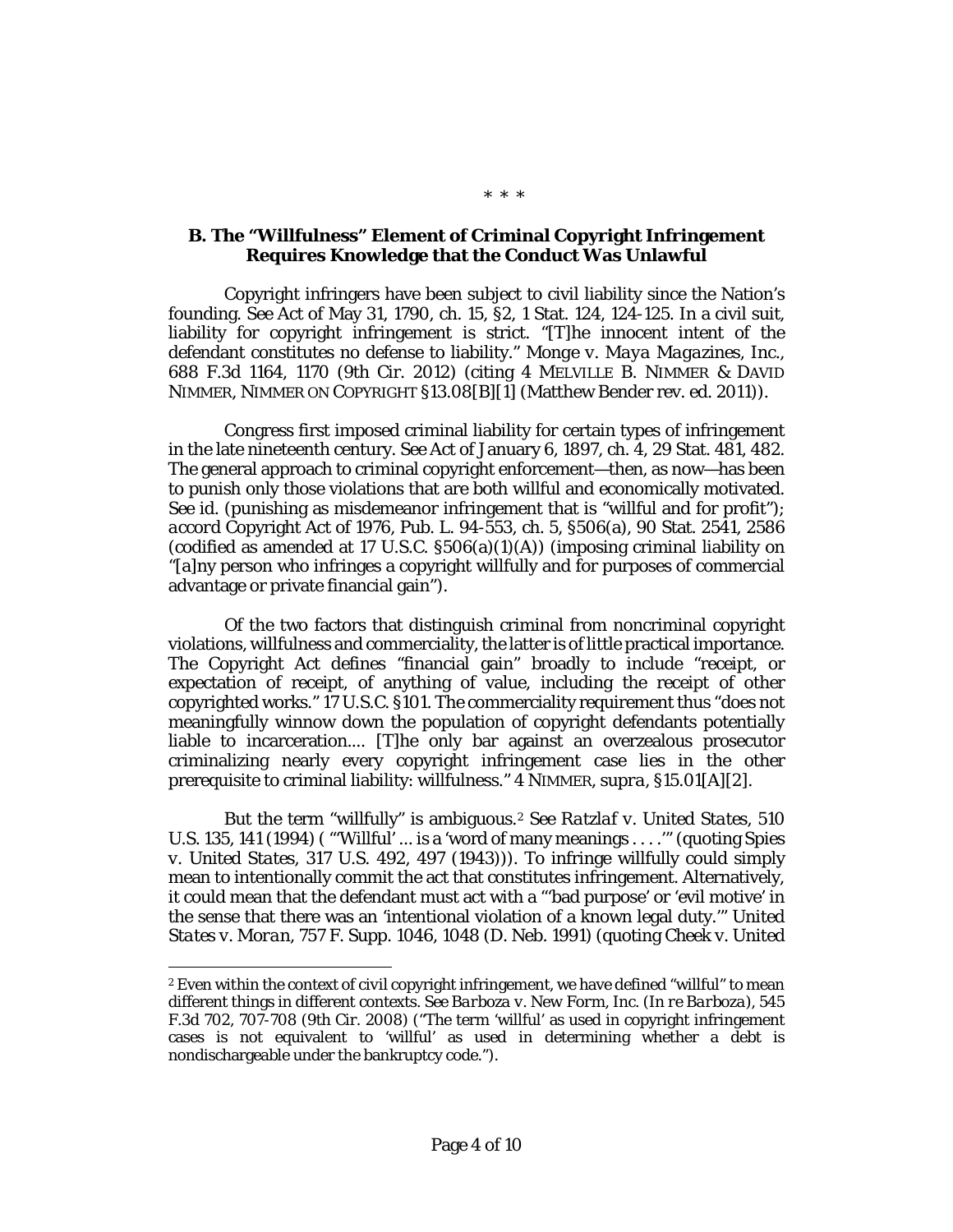*States,* [498 U.S. 192, 200 \(1991\)\)](http://www.westlaw.com/Link/Document/FullText?findType=Y&serNum=1991017903&pubNum=708&originatingDoc=Iff1d9ce12a8311e3b48bea39e86d4142&refType=RP&originationContext=document&vr=3.0&rs=cblt1.0&transitionType=DocumentItem&contextData=(sc.DocLink)). The 1976 Copyright Act does not define "willfully," and its legislative history offers little guidance. *See id.* [at 1049 n. 2.](http://www.westlaw.com/Link/Document/FullText?findType=Y&serNum=1991044198&originatingDoc=Iff1d9ce12a8311e3b48bea39e86d4142&refType=RP&originationContext=document&vr=3.0&rs=cblt1.0&transitionType=DocumentItem&contextData=(sc.DocLink))

When faced with a criminal statute containing an ambiguous "willfulness" element, courts normally resolve any doubt in favor of the defendant. *[Ratzlaf,](http://www.westlaw.com/Link/Document/FullText?findType=Y&serNum=1994024039&pubNum=708&originatingDoc=Iff1d9ce12a8311e3b48bea39e86d4142&refType=RP&originationContext=document&vr=3.0&rs=cblt1.0&transitionType=DocumentItem&contextData=(sc.DocLink))* 510 [U.S. at 148 \(](http://www.westlaw.com/Link/Document/FullText?findType=Y&serNum=1994024039&pubNum=708&originatingDoc=Iff1d9ce12a8311e3b48bea39e86d4142&refType=RP&originationContext=document&vr=3.0&rs=cblt1.0&transitionType=DocumentItem&contextData=(sc.DocLink))citing *[Hughey v. United States,](http://www.westlaw.com/Link/Document/FullText?findType=Y&serNum=1990081025&pubNum=708&originatingDoc=Iff1d9ce12a8311e3b48bea39e86d4142&refType=RP&originationContext=document&vr=3.0&rs=cblt1.0&transitionType=DocumentItem&contextData=(sc.DocLink))* 495 U.S. 411, 422 (1990)). Although the general rule is that "ignorance of the law or a mistake of law is no defense to criminal prosecution," the modern proliferation of statutes and regulations "sometimes ma[kes] it difficult for the average citizen to know and comprehend the extent of the duties and obligations imposed by the . . . laws." *Cheek,* [498 U.S.](http://www.westlaw.com/Link/Document/FullText?findType=Y&serNum=1991017903&pubNum=708&originatingDoc=Iff1d9ce12a8311e3b48bea39e86d4142&refType=RP&originationContext=document&vr=3.0&rs=cblt1.0&transitionType=DocumentItem&contextData=(sc.DocLink))  [at 199-200.](http://www.westlaw.com/Link/Document/FullText?findType=Y&serNum=1991017903&pubNum=708&originatingDoc=Iff1d9ce12a8311e3b48bea39e86d4142&refType=RP&originationContext=document&vr=3.0&rs=cblt1.0&transitionType=DocumentItem&contextData=(sc.DocLink)) Thus, the government must prove that the defendant acted "willfully"—that is, with "specific intent to violate the law"—to be convicted of certain federal criminal offenses. *Id.* [at 200](http://www.westlaw.com/Link/Document/FullText?findType=Y&serNum=1991017903&pubNum=708&originatingDoc=Iff1d9ce12a8311e3b48bea39e86d4142&refType=RP&originationContext=document&vr=3.0&rs=cblt1.0&transitionType=DocumentItem&contextData=(sc.DocLink)) (citing *[United States v. Murdock,](http://www.westlaw.com/Link/Document/FullText?findType=Y&serNum=1933123532&pubNum=708&originatingDoc=Iff1d9ce12a8311e3b48bea39e86d4142&refType=RP&originationContext=document&vr=3.0&rs=cblt1.0&transitionType=DocumentItem&contextData=(sc.DocLink))* 290 [U.S. 389](http://www.westlaw.com/Link/Document/FullText?findType=Y&serNum=1933123532&pubNum=708&originatingDoc=Iff1d9ce12a8311e3b48bea39e86d4142&refType=RP&originationContext=document&vr=3.0&rs=cblt1.0&transitionType=DocumentItem&contextData=(sc.DocLink)) (1933)); *see also [Bryan v. United States,](http://www.westlaw.com/Link/Document/FullText?findType=Y&serNum=1998125693&pubNum=708&originatingDoc=Iff1d9ce12a8311e3b48bea39e86d4142&refType=RP&originationContext=document&vr=3.0&rs=cblt1.0&transitionType=DocumentItem&contextData=(sc.DocLink))* 524 U.S. 184, 191-199 (1998) ("As a general matter, when used in the criminal context, a 'willful' act is one undertaken with a 'bad purpose.' In other words, in order to establish a 'willful' violation of a statute, 'the Government must prove that the defendant acted with knowledge that his conduct was unlawful.'" (quoting *Ratzlaf,* [510 U.S. at 137](http://www.westlaw.com/Link/Document/FullText?findType=Y&serNum=1994024039&pubNum=708&originatingDoc=Iff1d9ce12a8311e3b48bea39e86d4142&refType=RP&originationContext=document&vr=3.0&rs=cblt1.0&transitionType=DocumentItem&contextData=(sc.DocLink))  (footnote omitted)).

In reviewing a conviction for criminal copyright infringement, we, and numerous other circuits, have assumed that proof of the defendant's specific intent to violate someone's copyright is required. *See [United States v. Beltran,](http://www.westlaw.com/Link/Document/FullText?findType=Y&serNum=2013181276&pubNum=506&originatingDoc=Iff1d9ce12a8311e3b48bea39e86d4142&refType=RP&fi=co_pp_sp_506_2&originationContext=document&vr=3.0&rs=cblt1.0&transitionType=DocumentItem&contextData=(sc.DocLink)#co_pp_sp_506_2)* 503 F.3d [1, 2 \(1st Cir.](http://www.westlaw.com/Link/Document/FullText?findType=Y&serNum=2013181276&pubNum=506&originatingDoc=Iff1d9ce12a8311e3b48bea39e86d4142&refType=RP&fi=co_pp_sp_506_2&originationContext=document&vr=3.0&rs=cblt1.0&transitionType=DocumentItem&contextData=(sc.DocLink)#co_pp_sp_506_2) 2007); *United States v. Manzer,* [69 F.3d 222, 227 \(8th Cir.](http://www.westlaw.com/Link/Document/FullText?findType=Y&serNum=1995215028&pubNum=506&originatingDoc=Iff1d9ce12a8311e3b48bea39e86d4142&refType=RP&fi=co_pp_sp_506_227&originationContext=document&vr=3.0&rs=cblt1.0&transitionType=DocumentItem&contextData=(sc.DocLink)#co_pp_sp_506_227) 1995); *United States v. Minor,* [756 F.2d 731, 734 \(9th Cir.](http://www.westlaw.com/Link/Document/FullText?findType=Y&serNum=1985116007&pubNum=350&originatingDoc=Iff1d9ce12a8311e3b48bea39e86d4142&refType=RP&fi=co_pp_sp_350_734&originationContext=document&vr=3.0&rs=cblt1.0&transitionType=DocumentItem&contextData=(sc.DocLink)#co_pp_sp_350_734) 1985); *[United States v.](http://www.westlaw.com/Link/Document/FullText?findType=Y&serNum=1984105684&pubNum=350&originatingDoc=Iff1d9ce12a8311e3b48bea39e86d4142&refType=RP&fi=co_pp_sp_350_1522&originationContext=document&vr=3.0&rs=cblt1.0&transitionType=DocumentItem&contextData=(sc.DocLink)#co_pp_sp_350_1522)  Gottesman,* [724 F.2d 1517, 1522 \(11th Cir.](http://www.westlaw.com/Link/Document/FullText?findType=Y&serNum=1984105684&pubNum=350&originatingDoc=Iff1d9ce12a8311e3b48bea39e86d4142&refType=RP&fi=co_pp_sp_350_1522&originationContext=document&vr=3.0&rs=cblt1.0&transitionType=DocumentItem&contextData=(sc.DocLink)#co_pp_sp_350_1522) 1984); *[United States v. Whetzel,](http://www.westlaw.com/Link/Document/FullText?findType=Y&serNum=1978121412&pubNum=350&originatingDoc=Iff1d9ce12a8311e3b48bea39e86d4142&refType=RP&fi=co_pp_sp_350_712&originationContext=document&vr=3.0&rs=cblt1.0&transitionType=DocumentItem&contextData=(sc.DocLink)#co_pp_sp_350_712)* 589 [F.2d 707, 712](http://www.westlaw.com/Link/Document/FullText?findType=Y&serNum=1978121412&pubNum=350&originatingDoc=Iff1d9ce12a8311e3b48bea39e86d4142&refType=RP&fi=co_pp_sp_350_712&originationContext=document&vr=3.0&rs=cblt1.0&transitionType=DocumentItem&contextData=(sc.DocLink)#co_pp_sp_350_712) (D.C. Cir. 1978);[3](#page-4-0) *see also [United States v. Heilman,](http://www.westlaw.com/Link/Document/FullText?findType=Y&serNum=1980302535&pubNum=350&originatingDoc=Iff1d9ce12a8311e3b48bea39e86d4142&refType=RP&fi=co_pp_sp_350_1137&originationContext=document&vr=3.0&rs=cblt1.0&transitionType=DocumentItem&contextData=(sc.DocLink)#co_pp_sp_350_1137)* 614 F.2d 1133, [1137 \(7th Cir.](http://www.westlaw.com/Link/Document/FullText?findType=Y&serNum=1980302535&pubNum=350&originatingDoc=Iff1d9ce12a8311e3b48bea39e86d4142&refType=RP&fi=co_pp_sp_350_1137&originationContext=document&vr=3.0&rs=cblt1.0&transitionType=DocumentItem&contextData=(sc.DocLink)#co_pp_sp_350_1137) 1980) (holding so). *But compare [United States v. Backer,](http://www.westlaw.com/Link/Document/FullText?findType=Y&serNum=1943119513&pubNum=350&originatingDoc=Iff1d9ce12a8311e3b48bea39e86d4142&refType=RP&fi=co_pp_sp_350_535&originationContext=document&vr=3.0&rs=cblt1.0&transitionType=DocumentItem&contextData=(sc.DocLink)#co_pp_sp_350_535)* 134 F.2d [533, 535 \(2d Cir.](http://www.westlaw.com/Link/Document/FullText?findType=Y&serNum=1943119513&pubNum=350&originatingDoc=Iff1d9ce12a8311e3b48bea39e86d4142&refType=RP&fi=co_pp_sp_350_535&originationContext=document&vr=3.0&rs=cblt1.0&transitionType=DocumentItem&contextData=(sc.DocLink)#co_pp_sp_350_535) 1943) (finding sufficient evidence that the defendant had willfully copied where he "deliberately had the copies made and deliberately sold them for profit"), *with United States v. Rose,* [149 U.S.P.Q. 820, 824 \(S.D.N.Y.](http://www.westlaw.com/Link/Document/FullText?findType=Y&serNum=1966005797&pubNum=867&originatingDoc=Iff1d9ce12a8311e3b48bea39e86d4142&refType=RP&fi=co_pp_sp_867_824&originationContext=document&vr=3.0&rs=cblt1.0&transitionType=DocumentItem&contextData=(sc.DocLink)#co_pp_sp_867_824) 1966) (instructing, notwithstanding *[Backer,](http://www.westlaw.com/Link/Document/FullText?findType=Y&serNum=1943119513&originatingDoc=Iff1d9ce12a8311e3b48bea39e86d4142&refType=RP&originationContext=document&vr=3.0&rs=cblt1.0&transitionType=DocumentItem&contextData=(sc.DocLink))* that the government must prove the defendant acted "voluntarily and purposely and with specific intent to do that which the law forbids—that is to say, with bad purpose either to disobey or disregard the law"). We now explicitly hold that "willfully" as used in [17 U.S.C.](http://www.westlaw.com/Link/Document/FullText?findType=L&pubNum=1000546&cite=17USCAS506&originatingDoc=Iff1d9ce12a8311e3b48bea39e86d4142&refType=RB&originationContext=document&vr=3.0&rs=cblt1.0&transitionType=DocumentItem&contextData=(sc.DocLink)#co_pp_8b3b0000958a4)  [§506\(a\)](http://www.westlaw.com/Link/Document/FullText?findType=L&pubNum=1000546&cite=17USCAS506&originatingDoc=Iff1d9ce12a8311e3b48bea39e86d4142&refType=RB&originationContext=document&vr=3.0&rs=cblt1.0&transitionType=DocumentItem&contextData=(sc.DocLink)#co_pp_8b3b0000958a4) connotes a "voluntary, intentional violation of a known legal duty." *[Cheek,](http://www.westlaw.com/Link/Document/FullText?findType=Y&serNum=1991017903&pubNum=708&originatingDoc=Iff1d9ce12a8311e3b48bea39e86d4142&refType=RP&originationContext=document&vr=3.0&rs=cblt1.0&transitionType=DocumentItem&contextData=(sc.DocLink))* [498 U.S. at 201](http://www.westlaw.com/Link/Document/FullText?findType=Y&serNum=1991017903&pubNum=708&originatingDoc=Iff1d9ce12a8311e3b48bea39e86d4142&refType=RP&originationContext=document&vr=3.0&rs=cblt1.0&transitionType=DocumentItem&contextData=(sc.DocLink)) (internal quotation marks omitted).

The Copyright Act's legislative history supports our interpretation. In 1997,

<span id="page-4-0"></span> $\overline{a}$ <sup>3</sup> Early prosecutions for criminal copyright infringement under the 1976 Copyright Act also charged the defendants with violating the National Stolen Property Act, which criminalizes the interstate transport of goods, wares, or merchandise that were "stolen, converted or taken by fraud." [18 U.S.C. §2314.](http://www.westlaw.com/Link/Document/FullText?findType=L&pubNum=1000546&cite=18USCAS2314&originatingDoc=Iff1d9ce12a8311e3b48bea39e86d4142&refType=LQ&originationContext=document&vr=3.0&rs=cblt1.0&transitionType=DocumentItem&contextData=(sc.DocLink)) In *[Dowling v. United States,](http://www.westlaw.com/Link/Document/FullText?findType=Y&serNum=1985133041&pubNum=708&originatingDoc=Iff1d9ce12a8311e3b48bea39e86d4142&refType=RP&originationContext=document&vr=3.0&rs=cblt1.0&transitionType=DocumentItem&contextData=(sc.DocLink))* 473 U.S. 207 (1985), the Supreme Court held that copyright infringement did not constitute theft, conversion, or fraud, abrogating *[Minor,](http://www.westlaw.com/Link/Document/FullText?findType=Y&serNum=1985116007&originatingDoc=Iff1d9ce12a8311e3b48bea39e86d4142&refType=RP&originationContext=document&vr=3.0&rs=cblt1.0&transitionType=DocumentItem&contextData=(sc.DocLink)) [Gottesman,](http://www.westlaw.com/Link/Document/FullText?findType=Y&serNum=1984105684&originatingDoc=Iff1d9ce12a8311e3b48bea39e86d4142&refType=RP&originationContext=document&vr=3.0&rs=cblt1.0&transitionType=DocumentItem&contextData=(sc.DocLink))* and *[Whetzel,](http://www.westlaw.com/Link/Document/FullText?findType=Y&serNum=1978121412&originatingDoc=Iff1d9ce12a8311e3b48bea39e86d4142&refType=RP&originationContext=document&vr=3.0&rs=cblt1.0&transitionType=DocumentItem&contextData=(sc.DocLink))* which had held to the contrary.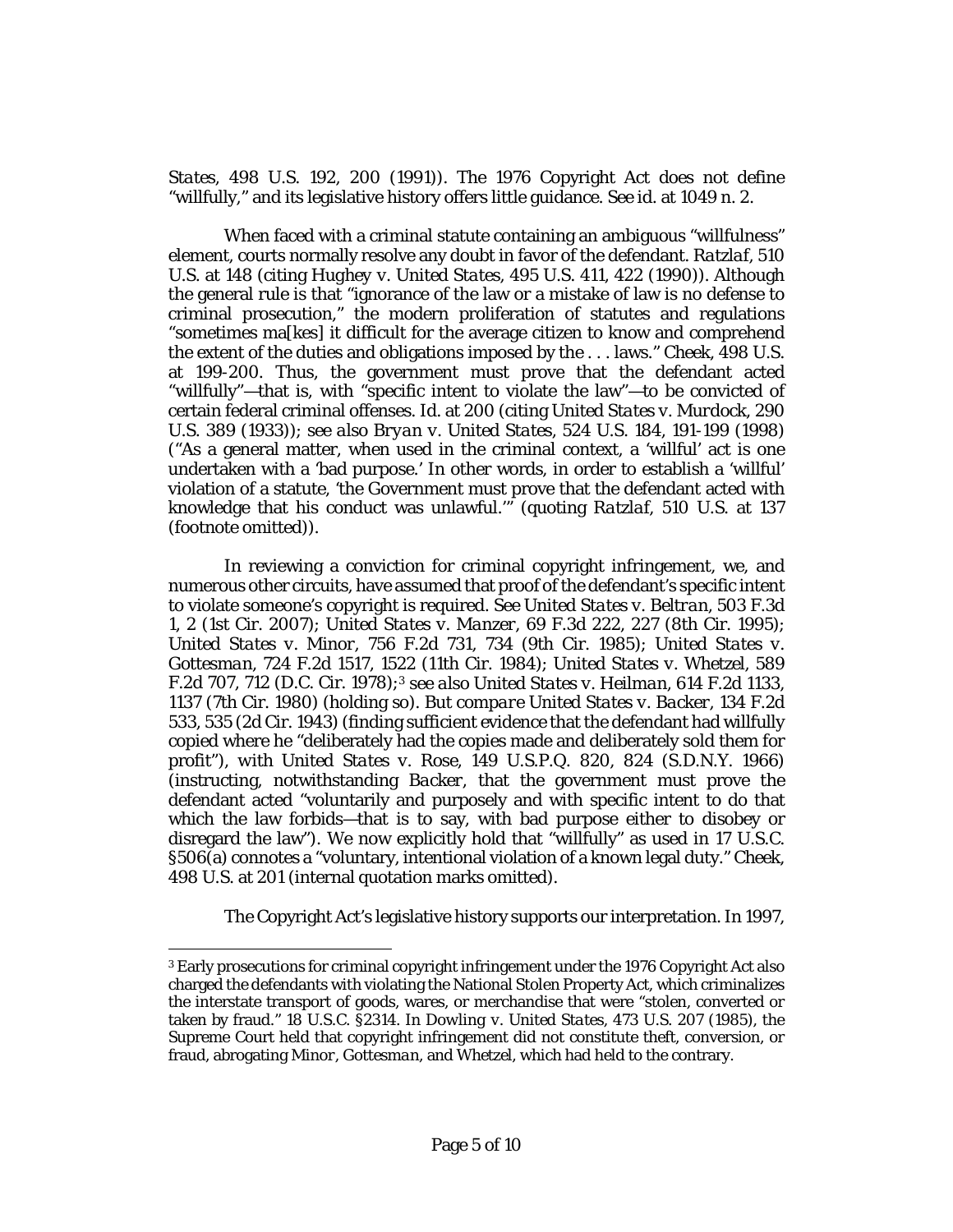Congress updated the statutory provision governing criminal copyright infringement by inserting the [following language]: "evidence of reproduction or distribution of a copyrighted work, by itself, shall not be sufficient to establish willful infringement." No Electronic Theft (NET) Act, Pub. [L. 105-147, § 2\(b\), 111](http://www.westlaw.com/Link/Document/FullText?findType=l&pubNum=1077005&cite=UUID(I67A8F7E33B-B942369A310-D95CEC32C6A)&originatingDoc=Iff1d9ce12a8311e3b48bea39e86d4142&refType=SL&originationContext=document&vr=3.0&rs=cblt1.0&transitionType=DocumentItem&contextData=(sc.DocLink))  [Stat 2678,](http://www.westlaw.com/Link/Document/FullText?findType=l&pubNum=1077005&cite=UUID(I67A8F7E33B-B942369A310-D95CEC32C6A)&originatingDoc=Iff1d9ce12a8311e3b48bea39e86d4142&refType=SL&originationContext=document&vr=3.0&rs=cblt1.0&transitionType=DocumentItem&contextData=(sc.DocLink)) 2678 (1997) (codified as amended at [17 U.S.C. §506\(c\)\)](http://www.westlaw.com/Link/Document/FullText?findType=L&pubNum=1000546&cite=17USCAS506&originatingDoc=Iff1d9ce12a8311e3b48bea39e86d4142&refType=RB&originationContext=document&vr=3.0&rs=cblt1.0&transitionType=DocumentItem&contextData=(sc.DocLink)#co_pp_4b24000003ba5). This language was in response to the "on-going debate about what precisely is the 'willfulness' standard in the Copyright Act." 143 Cong. Rec. S12,689 (daily ed. Nov. 13, 1997) (statement of Sen. Orrin Hatch); *see also id.* at 12,690 (statement of Sen. Patrick Leahy) ("This clarification was included to address the concerns expressed ... because the standard of 'willfulness' for criminal copyright infringement is not statutorily defined and the court's interpretation[s] have varied somewhat among the Federal circuits."); H.R. [Rep. No. 105-339, at 9 \(1997\)](http://www.westlaw.com/Link/Document/FullText?findType=Y&serNum=0108445798&pubNum=0100014&originatingDoc=Iff1d9ce12a8311e3b48bea39e86d4142&refType=TV&originationContext=document&vr=3.0&rs=cblt1.0&transitionType=DocumentItem&contextData=(sc.DocLink)) (explaining that the Subcommittee on Courts and Intellectual Property amended the bill "to define 'willful' misconduct" in response to "questions concerning the meaning of the word and its application in the electronic environment").[4](#page-5-0) Upon passage of the bill in the Senate, Senator Hatch stated that willful "ought to mean the intent to violate a known legal duty.... As Chairman of the Judiciary Committee, that is the interpretation that I give to this term. Otherwise, I would have objected and not allowed this bill to pass by unanimous consent." 143 Cong. Rec. S12, 689.

As a practical matter, requiring only a general intent to copy as a basis for a criminal conviction would not shield any appreciable amount of infringing conduct from the threat of prosecution. Civil liability will not lie if an author fortuitously creates a work that is substantially similar to another author's copyrighted work. *Se[e Airframe Sys., Inc. v. L–3 Communications Corp.,](http://www.westlaw.com/Link/Document/FullText?findType=Y&serNum=2026143517&pubNum=506&originatingDoc=Iff1d9ce12a8311e3b48bea39e86d4142&refType=RP&fi=co_pp_sp_506_106&originationContext=document&vr=3.0&rs=cblt1.0&transitionType=DocumentItem&contextData=(sc.DocLink)#co_pp_sp_506_106)* 658 F.3d 100, [106 \(1st Cir.](http://www.westlaw.com/Link/Document/FullText?findType=Y&serNum=2026143517&pubNum=506&originatingDoc=Iff1d9ce12a8311e3b48bea39e86d4142&refType=RP&fi=co_pp_sp_506_106&originationContext=document&vr=3.0&rs=cblt1.0&transitionType=DocumentItem&contextData=(sc.DocLink)#co_pp_sp_506_106) 2011) ("[E]ven when two works are substantially similar with respect to protectable expression, if the defendant did not copy as a factual matter, but instead independently created the work at issue, then infringement liability must be denied." (quoting 4 NIMMER, *supra,* §13.01[B] ) (internal quotation mark omitted)). To infringe a copyright, one must *copy* the protected work. *See, e.g., [L.A. Printex Industries, Inc. v. Aeropostale, Inc.,](http://www.westlaw.com/Link/Document/FullText?findType=Y&serNum=2027459957&pubNum=506&originatingDoc=Iff1d9ce12a8311e3b48bea39e86d4142&refType=RP&fi=co_pp_sp_506_846&originationContext=document&vr=3.0&rs=cblt1.0&transitionType=DocumentItem&contextData=(sc.DocLink)#co_pp_sp_506_846)* 676 F.3d 841, 846 (9th Cir. 2012) ("To establish copyright infringement, a plaintiff must prove two elements: '(1)

 $\overline{a}$ 

<span id="page-5-0"></span><sup>4</sup> Industry representatives and other stakeholders testifying before Congress expressed their hope that the term "willful" would be "given the interpretation that [the majority of] courts ha[d] given [it] in the criminal context," *i.e*., "that it is not enough for the defendant in a criminal case to have had an intent to copy the work; he must have acted with knowledge that his conduct constituted copyright infringement." *Copyright Piracy, and H.R. 2265, the No Elec. Theft (NET) Act: Hearing Before the Subcomm. on Courts and Intellectual Prop. of the Comm. on the Judiciary H.R.,* 105th Cong. 13-14 (1997) (statement of Marybeth Peters, Register of Copyrights); *see id.* at 157 (statement of David Nimmer, counsel, United States Telephone Association) ("The courts' divergent interpretations of [Section 506\(a\)](http://www.westlaw.com/Link/Document/FullText?findType=L&pubNum=1000546&cite=17USCAS506&originatingDoc=Iff1d9ce12a8311e3b48bea39e86d4142&refType=RB&originationContext=document&vr=3.0&rs=cblt1.0&transitionType=DocumentItem&contextData=(sc.DocLink)#co_pp_8b3b0000958a4) yield uncertainty.... Congress should specify that 'willful' ... requires a specific intent to violate a known legal duty."); *see also id.* at 37 (statement of Brad Smith, Associate General Counsel, Microsoft Corp.) ("[W]e are *only* talking about *willful infringement* of a copyright holder's rights.... [U]nder criminal law a willful act requires that it be intentionally done with knowledge that it was prohibited by law.").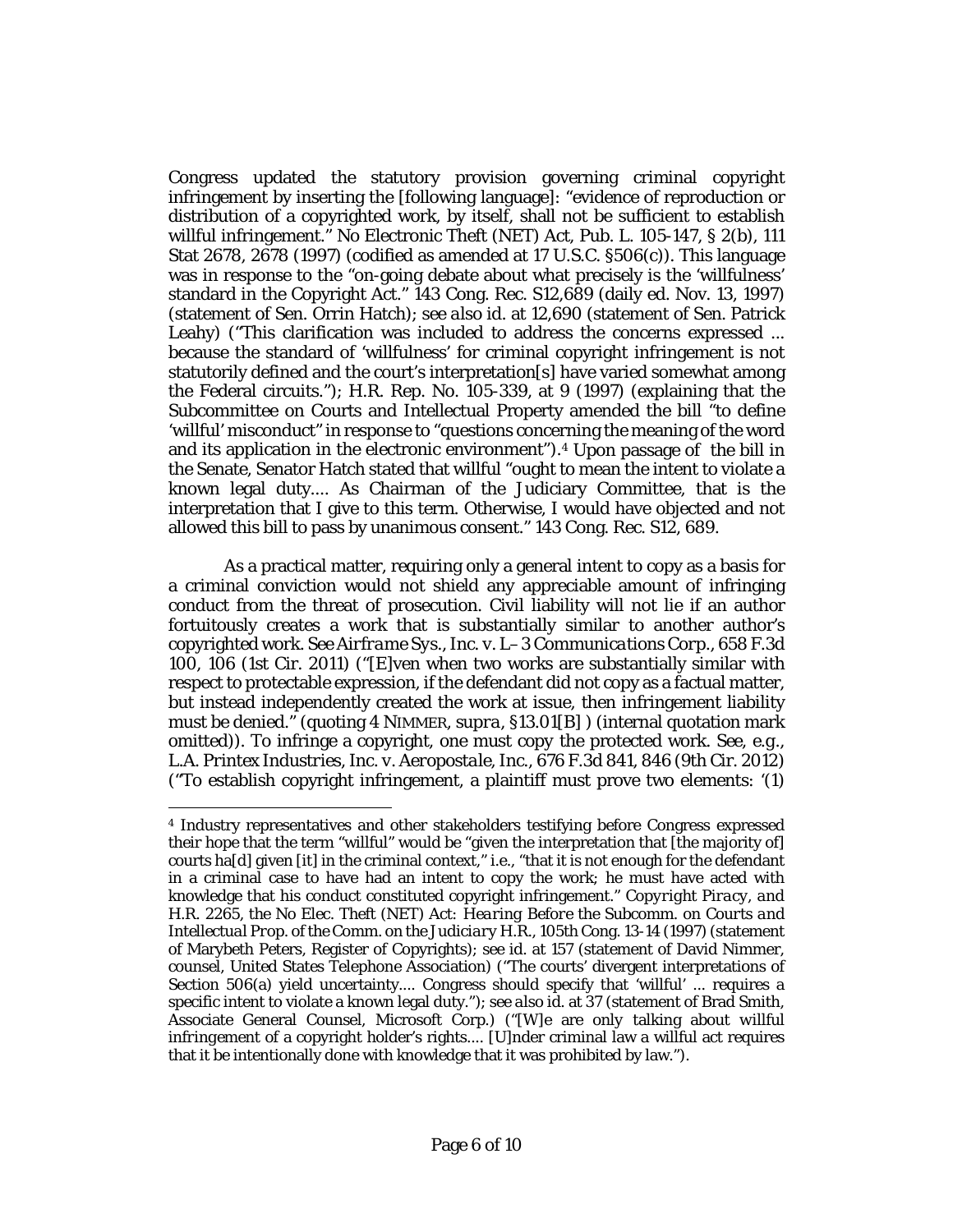ownership of a valid copyright, and (2) copying of constituent elements of the work that are original.'" (quoting *[Feist Publications, Inc. v. Rural Telephone](http://www.westlaw.com/Link/Document/FullText?findType=Y&serNum=1991060551&pubNum=708&originatingDoc=Iff1d9ce12a8311e3b48bea39e86d4142&refType=RP&originationContext=document&vr=3.0&rs=cblt1.0&transitionType=DocumentItem&contextData=(sc.DocLink)) Service Co.,* [499 U.S. 340, 361 \(1991\)\)](http://www.westlaw.com/Link/Document/FullText?findType=Y&serNum=1991060551&pubNum=708&originatingDoc=Iff1d9ce12a8311e3b48bea39e86d4142&refType=RP&originationContext=document&vr=3.0&rs=cblt1.0&transitionType=DocumentItem&contextData=(sc.DocLink))). Copying is of necessity an intentional act. If we were to read [17 U.S.C. §506\(a\)'](http://www.westlaw.com/Link/Document/FullText?findType=L&pubNum=1000546&cite=17USCAS506&originatingDoc=Iff1d9ce12a8311e3b48bea39e86d4142&refType=RB&originationContext=document&vr=3.0&rs=cblt1.0&transitionType=DocumentItem&contextData=(sc.DocLink)#co_pp_8b3b0000958a4)s willfulness requirement to mean only an intent to copy, there would be no meaningful distinction between civil and criminal liability in the vast majority of cases. That cannot be the result that Congress sought.

In the present case, notwithstanding the parties' agreement to add an instruction that "[e]vidence of reproduction or distribution of a copyrighted work, by itself, shall not be sufficient to establish willful infringement of a copyright,[" 17](http://www.westlaw.com/Link/Document/FullText?findType=L&pubNum=1000546&cite=17USCAS506&originatingDoc=Iff1d9ce12a8311e3b48bea39e86d4142&refType=RB&originationContext=document&vr=3.0&rs=cblt1.0&transitionType=DocumentItem&contextData=(sc.DocLink)#co_pp_d86d0000be040)  [U.S.C. §506\(a\)\(2\),](http://www.westlaw.com/Link/Document/FullText?findType=L&pubNum=1000546&cite=17USCAS506&originatingDoc=Iff1d9ce12a8311e3b48bea39e86d4142&refType=RB&originationContext=document&vr=3.0&rs=cblt1.0&transitionType=DocumentItem&contextData=(sc.DocLink)#co_pp_d86d0000be040) the district court did not include the requested language. In fact, the district court exacerbated the omission by defining willful infringement without the crucial knowledge component:

In order for the defendant to be found guilty of [copyright infringement], the government must prove each of the following elements beyond a reasonable doubt:

First, that on a date beginning in 2001 and continuing to on or about July 31, 2003, in the Northern District of California, defendant willfully infringed, that is, without authorization, duplicated, reproduced, or sold compact disks that infringed the copyright belonging to the owners of the works . . . .

By defining "willfully infringed" without any requirement that the defendant knew he was committing copyright infringement, the district court instructed the jury to apply a civil liability standard.

The district court further compounded this error a short time later, instructing the jury that "[a]n act is done 'willfully' if the act is done knowingly and intentionally, not through ignorance, mistake, or accident." We recently considered a virtually identical instruction in *[United States v. Berry,](http://www.westlaw.com/Link/Document/FullText?findType=Y&serNum=2027880531&pubNum=506&originatingDoc=Iff1d9ce12a8311e3b48bea39e86d4142&refType=RP&originationContext=document&vr=3.0&rs=cblt1.0&transitionType=DocumentItem&contextData=(sc.DocLink))* 683 F.3d 1015 [\(9th Cir.2012\).](http://www.westlaw.com/Link/Document/FullText?findType=Y&serNum=2027880531&pubNum=506&originatingDoc=Iff1d9ce12a8311e3b48bea39e86d4142&refType=RP&originationContext=document&vr=3.0&rs=cblt1.0&transitionType=DocumentItem&contextData=(sc.DocLink)) The district court had instructed the jury that "an act is done willfully if the defendant acted or failed to act knowingly and intentionally and did not act or fail to act through ignorance, mistake, or accident." *Id.* [at 1021.](http://www.westlaw.com/Link/Document/FullText?findType=Y&serNum=2027880531&originatingDoc=Iff1d9ce12a8311e3b48bea39e86d4142&refType=RP&originationContext=document&vr=3.0&rs=cblt1.0&transitionType=DocumentItem&contextData=(sc.DocLink)) Finding error, we explained that "the instruction given merged the concepts of 'knowing' and 'willful' without conveying the culpable state of mind that the term 'willfully' is designed to invoke in the criminal arena." *[Id.](http://www.westlaw.com/Link/Document/FullText?findType=Y&serNum=2027880531&originatingDoc=Iff1d9ce12a8311e3b48bea39e86d4142&refType=RP&originationContext=document&vr=3.0&rs=cblt1.0&transitionType=DocumentItem&contextData=(sc.DocLink))* (citing *Bryan,* [524 U.S. at 192\).](http://www.westlaw.com/Link/Document/FullText?findType=Y&serNum=1998125693&pubNum=708&originatingDoc=Iff1d9ce12a8311e3b48bea39e86d4142&refType=RP&originationContext=document&vr=3.0&rs=cblt1.0&transitionType=DocumentItem&contextData=(sc.DocLink))

We conclude that the district court in this case erred by defining willfulness such that the jury could have convicted Liu without finding that he knew that his actions were unlawful.

# **C. The Instructional Error Was Not Harmless**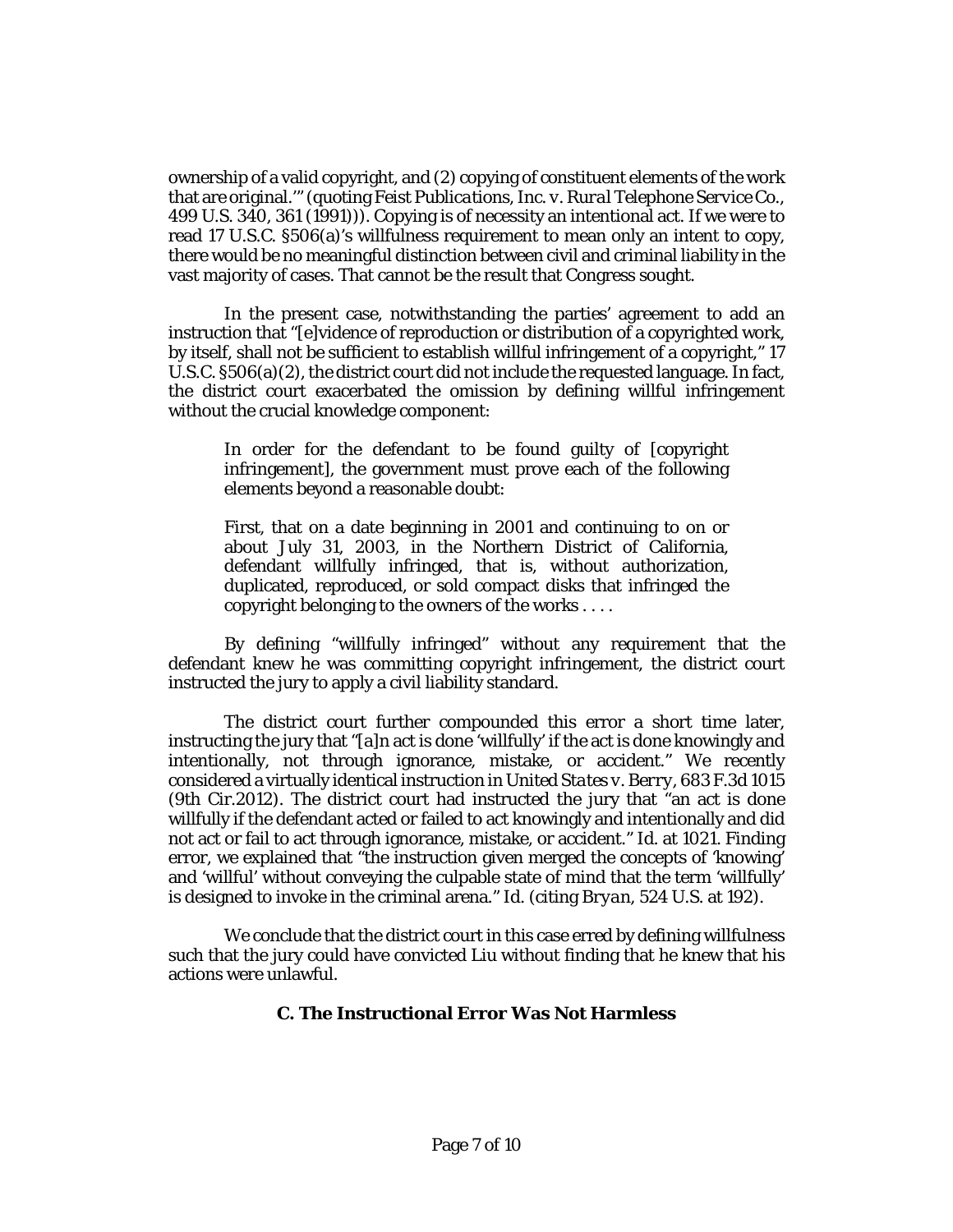Liu's convictions on the copyright infringement counts cannot stand unless the instructional error was harmless. "An error in describing an element of the offense in a jury instruction is harmless only if it is 'clear beyond a reasonable doubt that a rational jury would have found the defendant guilty absent the error.'" *Munguia,* [704 F.3d at 603-604](http://www.westlaw.com/Link/Document/FullText?findType=Y&serNum=2029291824&pubNum=506&originatingDoc=Iff1d9ce12a8311e3b48bea39e86d4142&refType=RP&fi=co_pp_sp_506_603&originationContext=document&vr=3.0&rs=cblt1.0&transitionType=DocumentItem&contextData=(sc.DocLink)#co_pp_sp_506_603) (quoting *[Neder v. United States,](http://www.westlaw.com/Link/Document/FullText?findType=Y&serNum=1999137124&pubNum=708&originatingDoc=Iff1d9ce12a8311e3b48bea39e86d4142&refType=RP&originationContext=document&vr=3.0&rs=cblt1.0&transitionType=DocumentItem&contextData=(sc.DocLink))* 527 U.S. 1, 18 [\(1999\)\)](http://www.westlaw.com/Link/Document/FullText?findType=Y&serNum=1999137124&pubNum=708&originatingDoc=Iff1d9ce12a8311e3b48bea39e86d4142&refType=RP&originationContext=document&vr=3.0&rs=cblt1.0&transitionType=DocumentItem&contextData=(sc.DocLink)).

The conclusion was irresistible that the infringing CDs and DVDs were replicated in the Super DVD warehouse. The discs all were found there with the exception of the Norton Anti–Virus software, which was discovered at the Vertex warehouse along with purchase orders and shipping labels linking it to Liu and Super DVD. Almost all of the music CDs bore Liu's initials, "JL." Liu admitted to reproducing the *Crouching Tiger* DVDs for R & E Trading, and there was a written agreement from early 2001 between Super DVD and R & E to press 2,000 copies of the *Beatles* CD. Although Liu claimed to have no knowledge of how the other discs were made, suggesting that the orders may have been handled by his sales staff, it is unclear whether the jury disbelieved him, thought he had forgotten, or found his employees' acts attributable to him.[5](#page-7-0)

Whatever the case, Liu's state of mind was critical. Liu was aware of copyright laws and admittedly had been sued for copyright infringement in the past. His guilt thus hinged on whether he knew that his clients did not have authorization to replicate the disks at issue.

Liu presented evidence that his customers signed agreements stating that they had the copyright to the works in question and promising "to be responsible for all copyright related legal responsibilities." His expert witness testified that other replicators also rely on such agreements rather than carefully investigate each customer. Liu testified that he attempted to verify that there were no copyright violations on the Latin music compilations by listening to the some of the tracks and satisfying himself that it was Valdez's voice. He further claimed that he did not realize R & E's order for *Crouching Tiger* DVDs was unauthorized until he became embroiled in the payment dispute, at which time he filed a lawsuit against  $R \& E$ . The fact that he initiated a lawsuit over a dispute involving thousands of infringing copies of *Crouching Tiger, Hidden Dragon* that he created is arguably compelling evidence that he did not understand his conduct to have been wrongful.

We cannot say that the jury would not have credited some or all of this

 $\overline{a}$ 

<span id="page-7-0"></span><sup>5</sup> While criminal liability for copyright infringement cannot lie purely on the basis of respondeat superior, we note in passing that the district court could have given the jury clearer guidance on this issue. It instructed only that "[a]n individual is liable for willful infringement even if the conduct on which you base your finding of willful infringement is performed as a representative of a corporation."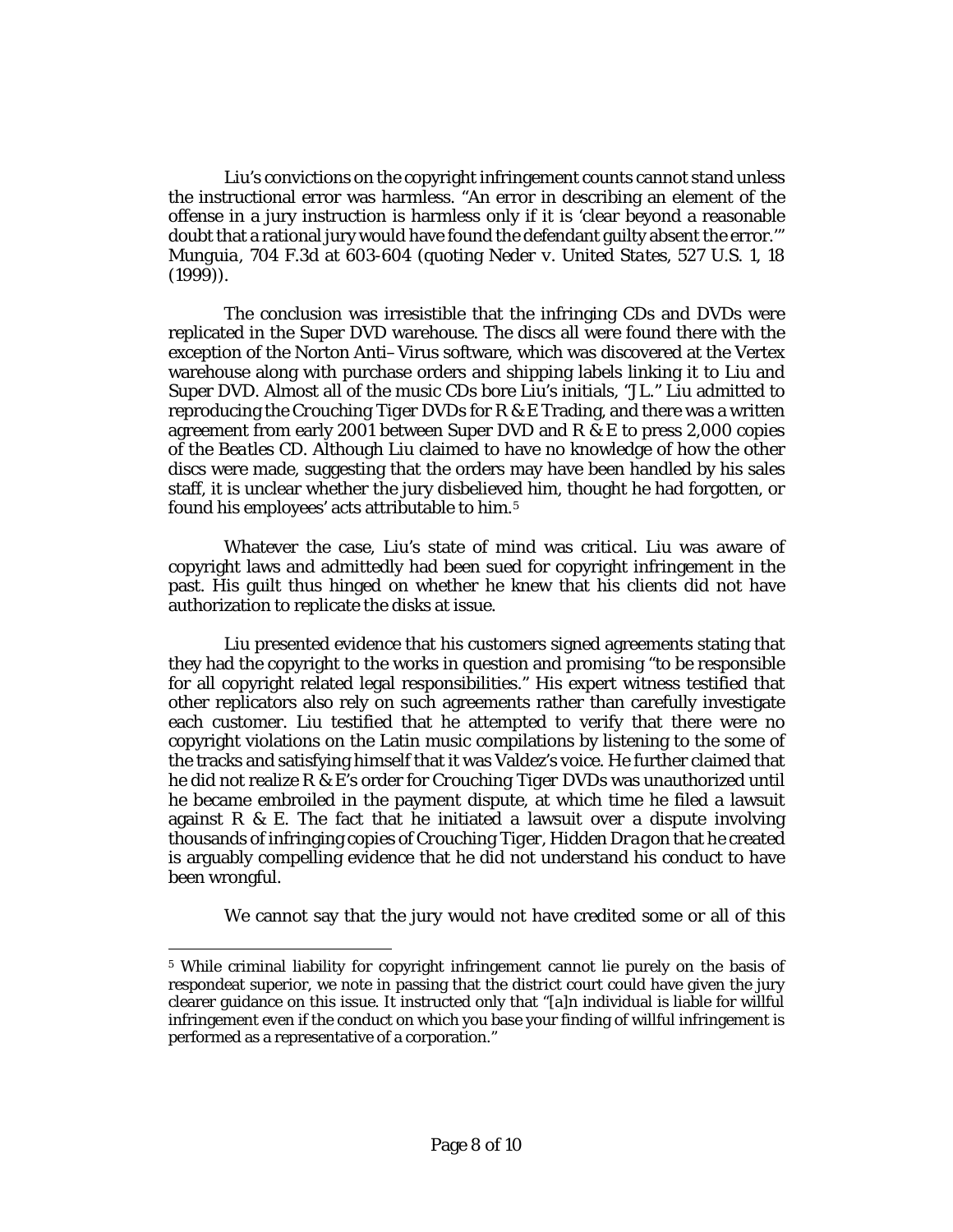evidence had the jury appreciated its relevance. The evidence may have supported a finding that Liu did not know that he was illegally copying copyrighted material and thus he did not willfully infringe the copyrights. Therefore, the failure to provide a proper willfulness instruction was not harmless beyond a reasonable doubt.

We reject the government's contention that any error was harmless because, on the second day of trial, the district court correctly described the concept of willfulness to the jury. The court stated that "one of the issues in this case [is that] the government claims that Mr. Liu did certain conduct willfully, which means that he did it intentionally, that he knew what was going on and he knew that it was a violation of someone's rights under the copyright laws, or he had good reason to know that." But this statement is itself problematic. Having "good reason to know" one is violating the law is not tantamount to knowing it.

Even if the court's statement accurately conveyed the willfulness standard to the jury, a correct statement of the law given during trial does not cure an incorrect one delivered immediately prior to deliberations. *See [Seltzer v. Chesley,](http://www.westlaw.com/Link/Document/FullText?findType=Y&serNum=1975110128&pubNum=350&originatingDoc=Iff1d9ce12a8311e3b48bea39e86d4142&refType=RP&fi=co_pp_sp_350_1035&originationContext=document&vr=3.0&rs=cblt1.0&transitionType=DocumentItem&contextData=(sc.DocLink)#co_pp_sp_350_1035)* [512 F.2d 1030, 1035 \(9th Cir.](http://www.westlaw.com/Link/Document/FullText?findType=Y&serNum=1975110128&pubNum=350&originatingDoc=Iff1d9ce12a8311e3b48bea39e86d4142&refType=RP&fi=co_pp_sp_350_1035&originationContext=document&vr=3.0&rs=cblt1.0&transitionType=DocumentItem&contextData=(sc.DocLink)#co_pp_sp_350_1035) 1975) ("Erroneous instructions can be corrected by the trial judge only by expressly correcting them and by directing the members of the jury to expunge the erroneous statements from their minds."); *cf. [Petrocelli v.](http://www.westlaw.com/Link/Document/FullText?findType=Y&serNum=2001340408&pubNum=506&originatingDoc=Iff1d9ce12a8311e3b48bea39e86d4142&refType=RP&fi=co_pp_sp_506_888&originationContext=document&vr=3.0&rs=cblt1.0&transitionType=DocumentItem&contextData=(sc.DocLink)#co_pp_sp_506_888)  Angelone,* [248 F.3d 877, 888-889 \(9th Cir.](http://www.westlaw.com/Link/Document/FullText?findType=Y&serNum=2001340408&pubNum=506&originatingDoc=Iff1d9ce12a8311e3b48bea39e86d4142&refType=RP&fi=co_pp_sp_506_888&originationContext=document&vr=3.0&rs=cblt1.0&transitionType=DocumentItem&contextData=(sc.DocLink)#co_pp_sp_506_888) 2001) (finding that court's improper statement of the law during trial did not violate due process "because the trial judge used the correct instruction at the end of trial and because the correct instruction was the only instruction given to the jury to take with them to the jury room" (quoting *Guam v. Ignacio,* [852 F.2d 459, 461 \(9th Cir.](http://www.westlaw.com/Link/Document/FullText?findType=Y&serNum=1988094499&pubNum=350&originatingDoc=Iff1d9ce12a8311e3b48bea39e86d4142&refType=RP&fi=co_pp_sp_350_461&originationContext=document&vr=3.0&rs=cblt1.0&transitionType=DocumentItem&contextData=(sc.DocLink)#co_pp_sp_350_461) 1988)) (internal quotation marks and brackets omitted).

Further, the district court's statement about willfulness was made in a context that had nothing to do with the elements of criminal copyright infringement. The court was in the middle of delivering unrelated comments about character evidence. It immediately minimized the need for the jury to pay attention to its comments, adding that "[t]hose are all things I'll tell you about when I give you my instructions on the law." Thus, it is inconceivable that the district court's partially correct statement on willfulness mid-trial overcame the effect of its erroneous statements in the oral and written jury instructions given to the jury immediately prior to deliberations.

Accordingly, we vacate Liu's convictions and sentence for criminal copyright infringement on counts one through three and remand to the district court. For reasons we will explain, count two must be dismissed.

\* \* \*

#### **CONCLUSION**

We vacate Liu's convictions and sentences for criminal copyright